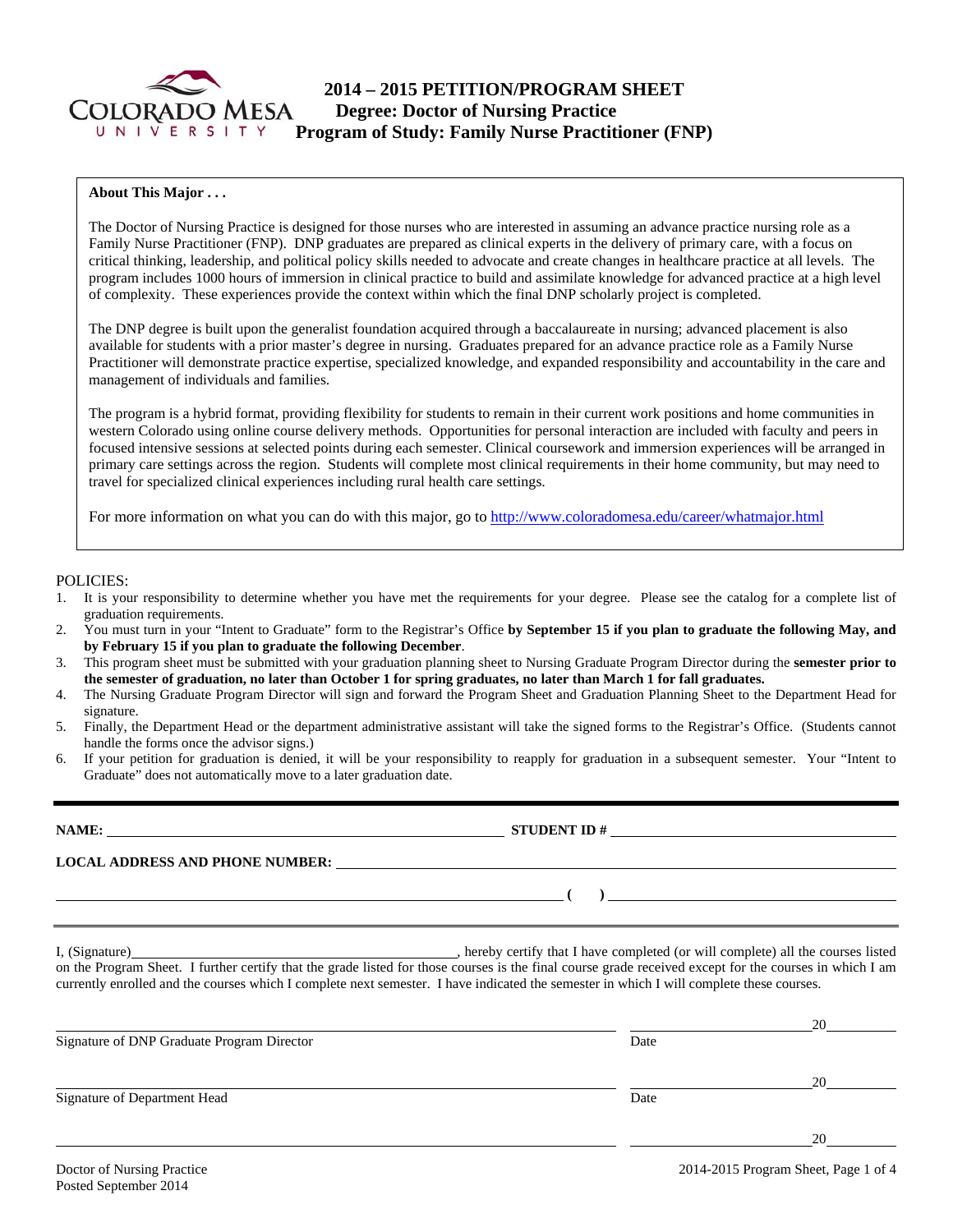Signature of Registrar Date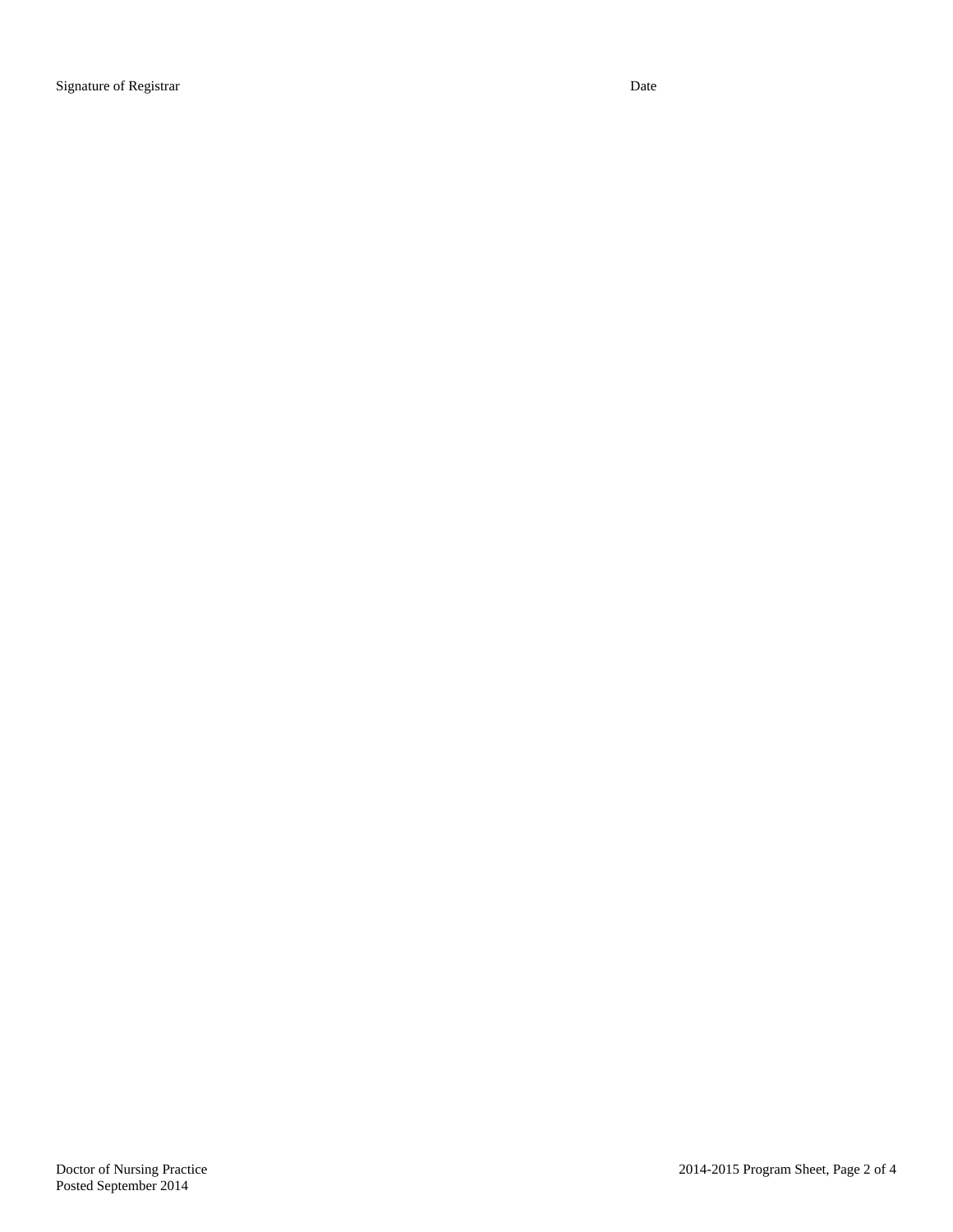#### **Students should work closely with a faculty advisor when selecting and scheduling courses prior to registration.**

Degree Requirements:

- Admission to the program follows the general admissions policies & procedures for graduate programs outlined in the university catalog.
- A bachelor's degree in nursing from a regionally accredited college or university is required, prior to beginning the program. Applicants must have maintained a GPA of 3.0 or better in baccalaureate nursing coursework.
- 74 Semester Hours are required for the Doctor of Nursing Practice Degree.
- No class grade lower than a "B" will be counted toward the degree.
- Applicants must hold a current, unrestricted license to practice as a registered nurse in their State of Practice.
- It is recommended that students work closely with a faculty advisor when selecting courses and scheduling classes prior to registration.

## **I. Required Core Courses** (27 Semester Hours)**:**

| Course No Title                            | Sem.hrs Grade Term |  |
|--------------------------------------------|--------------------|--|
| NURS 500 Theoretical Foundations           | 3                  |  |
| NURS 501 Nursing Research Methods          | 3                  |  |
| <b>NURS 502 Health Information Systems</b> | 3                  |  |
| NURS 503 Organizational Leadership         | 3                  |  |
| NURS 504 Health Policy                     | 3                  |  |
| <b>NURS 505 Quality Improvement</b>        | 3                  |  |
| NURS 625 Statistics for Health Sciences    | $\mathcal{R}$      |  |
| NURS 626 Epidemiology                      |                    |  |
| NURS 700 Evidence-based Practice           |                    |  |

Course No Title Sem.hrs Grade Term

## **II. Advanced Nursing Practice Cognate** (36 Semester Hours):

| NURS 525 Pathophysiologic Concepts        | 3 |  |
|-------------------------------------------|---|--|
| NURS 526 Pharmacology for ANP             |   |  |
| NURS 527 Health Assessment for ANP        | 3 |  |
| NURS 530 Chronic illness management       | 3 |  |
| NURS 535 Health Prom & Disease Prev       | 3 |  |
| <b>NURS 600 Family Nurse Pract Issues</b> | 2 |  |
| NURS 601 Primary Care Child/Adol          | 3 |  |
| NURS 602 Primary Care of the Adult        | 3 |  |
| NURS 603 Primary Care of the Elderly      | 2 |  |
| NURS 610 Clinical Pract-Child/Ado         |   |  |
| NURS 620 Clinical Practicum-Adult         |   |  |
| NURS 630 Clinical Practicum-Elderly       | 2 |  |
| NURS 640 Clinical Prac.-Rural Health      |   |  |
| NURS 650 FNP Preceptorship                |   |  |
| NURS 660 Transition into ANP              | 7 |  |
|                                           |   |  |

# **III. Elective Courses (3 Semester Hours)**

# **IV. Capstone(6 Semester Hours)**

| NURS 750 Capstone: EBP I  |  |  |
|---------------------------|--|--|
| NURS 760 Capstone: EBP II |  |  |

\_\_\_\_\_\_ \_\_\_\_ \_\_\_\_\_\_\_\_\_\_\_\_\_\_\_\_\_\_\_\_\_\_\_\_ \_\_\_\_ \_\_\_\_\_ \_\_\_\_\_\_\_\_

# **V. Other Requirements:**

Completion of Oral Comprehensive Exam: Pass/Fail

Date completed: